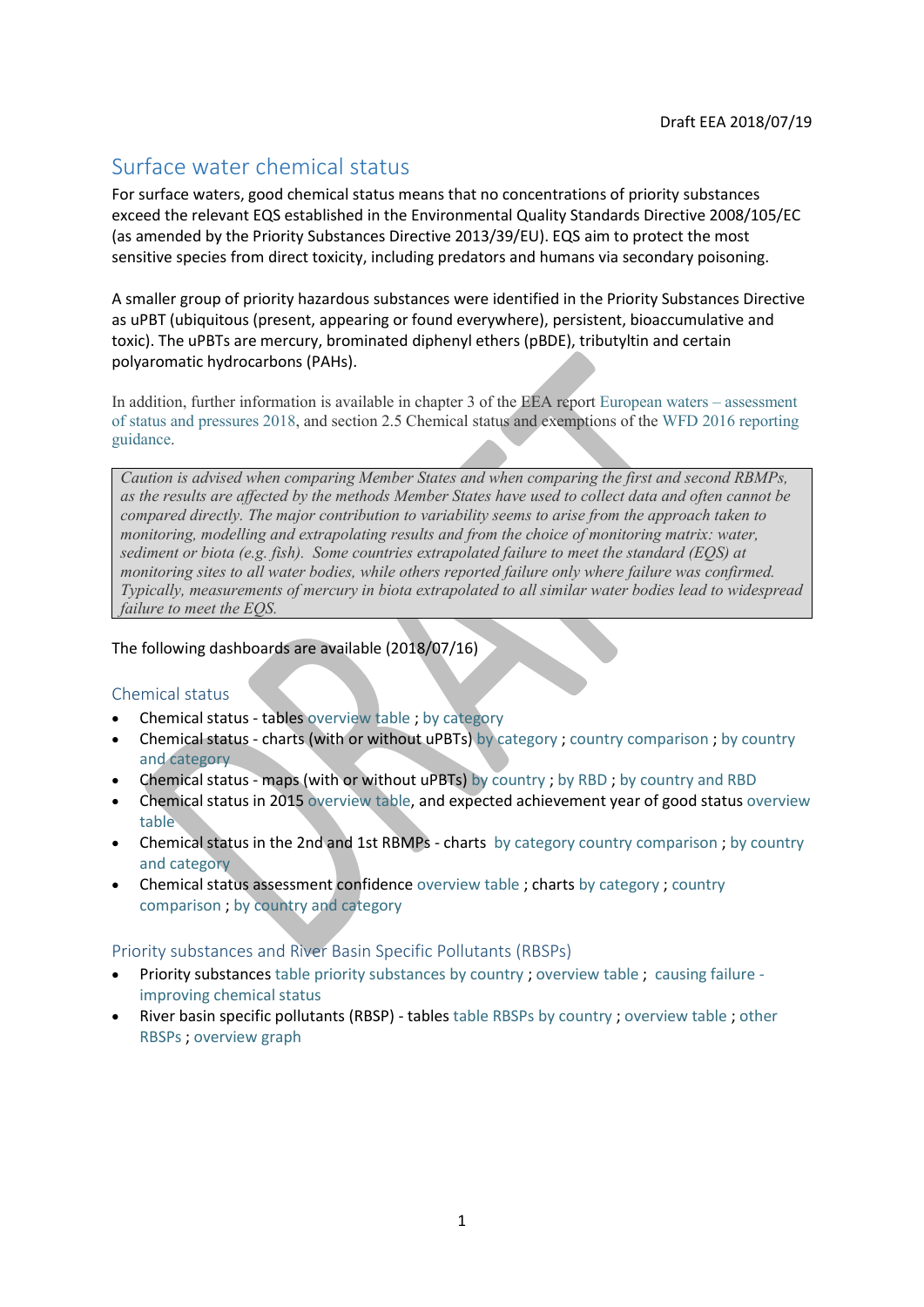## Chemical status

There are two tables presenting overview of surface water chemical status: [overview table](https://tableau.discomap.eea.europa.eu/t/Wateronline/views/WISE_SOW_SurfaceWater_Statistics/SWBbyChemicalstatus?:embed=y&:showShareOptions=true&:display_count=no&:showVizHome=no) and [by](https://tableau.discomap.eea.europa.eu/t/Wateronline/views/WISE_SOW_SurfaceWater_Statistics/SWBbyCategoryandChemicalstatus?:embed=y&:showShareOptions=true&:display_count=no&:showVizHome=no)  [category.](https://tableau.discomap.eea.europa.eu/t/Wateronline/views/WISE_SOW_SurfaceWater_Statistics/SWBbyCategoryandChemicalstatus?:embed=y&:showShareOptions=true&:display_count=no&:showVizHome=no)

Main features

- The [overview table](https://tableau.discomap.eea.europa.eu/t/Wateronline/views/WISE_SOW_SurfaceWater_Statistics/SWBbyChemicalstatus?:embed=y&:showShareOptions=true&:display_count=no&:showVizHome=no) presents the results by number of water bodies and by size (length in km and area in km<sup>2</sup>). The table is by default without unknown but by selecting unknown in the filter 'chemical status' extra columns are added to the table.
- The table [by category](https://tableau.discomap.eea.europa.eu/t/Wateronline/views/WISE_SOW_SurfaceWater_Statistics/SWBbyCategoryandChemicalstatus?:embed=y&:showShareOptions=true&:display_count=no&:showVizHome=no) presents the results by category and number of water bodies (default), but by using the filters results can be changed to by percentage (pane) or by size.
- Moving the mouse to NUT0 (column with Member States) a [+] will appear and clicking on [+] will drill down to RBDs. On euRBDCode column a new [+] will appear, and by clicking on [+] it will drill down to sub-units. If a RBD has not identified sub-units RBDcode and SubunitCode are generally equal.
- Columns can be sorted by selecting a column and right click on ascending or descending sort.  $\sqrt{ }$  Keep Only  $\sqrt{ }$  Exclude  $($   $\pm$

If the sorting is by percentage th[e overview](https://tableau.discomap.eea.europa.eu/t/Wateronline/views/WISE_SOW_SurfaceWater_Statistics/SWBbyChemicalstatus?:embed=y&:showShareOptions=true&:display_count=no&:showVizHome=no)  [table](https://tableau.discomap.eea.europa.eu/t/Wateronline/views/WISE_SOW_SurfaceWater_Statistics/SWBbyChemicalstatus?:embed=y&:showShareOptions=true&:display_count=no&:showVizHome=no) should be used and filters may be used to select categories.

Chemical status is also presented in by three charts (with or without uPBTs) [by category;](https://tableau.discomap.eea.europa.eu/t/Wateronline/views/WISE_SOW_SWB_SWPrioritySubstanceWithoutUPBT/Category?:embed=y&:showAppBanner=false&:showShareOptions=true&:display_count=no&:showVizHome=no) [country](https://tableau.discomap.eea.europa.eu/t/Wateronline/views/WISE_SOW_SWB_SWPrioritySubstanceWithoutUPBT/Country?:embed=y&:showAppBanner=false&:showShareOptions=true&:display_count=no&:showVizHome=no)  [comparison;](https://tableau.discomap.eea.europa.eu/t/Wateronline/views/WISE_SOW_SWB_SWPrioritySubstanceWithoutUPBT/Country?:embed=y&:showAppBanner=false&:showShareOptions=true&:display_count=no&:showVizHome=no) and [by country and category](https://tableau.discomap.eea.europa.eu/t/Wateronline/views/WISE_SOW_SWB_SWPrioritySubstanceWithoutUPBT/Country_Category?:embed=y&:showAppBanner=false&:showShareOptions=true&:display_count=no&:showVizHome=no) and by three maps chemical status (with or without uPBTs) [by country;](https://tableau.discomap.eea.europa.eu/t/Wateronline/views/WISE_SOW_SWB_Chemical_Status_Maps/SWB_Failing_Good_Chemical_Status_NUTS0?iframeSizedToWindow=true&:embed=y&:showAppBanner=false&:display_count=no&:showVizHome=no) [by RBD;](https://tableau.discomap.eea.europa.eu/t/Wateronline/views/WISE_SOW_SWB_Chemical_Status_Maps/SWB_Failing_Good_Chemical_Status_RBD?iframeSizedToWindow=true&:embed=y&:showAppBanner=false&:display_count=no&:showVizHome=no) and [by country and RBD.](https://tableau.discomap.eea.europa.eu/t/Wateronline/views/WISE_SOW_SWB_Chemical_Status_Maps/SWB_Failing_Good_Chemical_Status_Country?iframeSizedToWindow=true&:embed=y&:showAppBanner=false&:display_count=no&:showVizHome=no)

Main features

- The chart dashboards consist of a top chart illustrating chemical status with uPBTs and a lower chart without uPBTs. Only results from the 2<sup>nd</sup> RBMPs are shown, as it is not possible to show the results for the first RBMPs with and without uPBTs.
- The chart with [country comparison](https://tableau.discomap.eea.europa.eu/t/Wateronline/views/WISE_SOW_SWB_SWPrioritySubstanceWithoutUPBT/Country?:embed=y&:showAppBanner=false&:showShareOptions=true&:display_count=no&:showVizHome=no) illustrates the proportion of unknowns per country and the different approaches in assessing chemical status by Member States. Countries with high proportion of failing to achieve good chemical status (red) generally have extrapolated failure due to mercury to all water bodies, while other countries only have reported failure when the water body has observed exceedance of the EQS.
- The maps illustrate proportion of water bodies failing to achieve good chemical status. The filters may be used to show percent failure with or without unknowns and failure with or without uPBTs.

# Expected status in 2015 and achievement year of good status

Two table dashboards present chemical status expected in 2015 [overview table,](https://tableau.discomap.eea.europa.eu/t/Wateronline/views/WISE_SOW_SWB_ExpectedStatus/SWB_swChemicalStatusExpectedGoodIn2015?:embed=y&:showAppBanner=false&:showShareOptions=true&:display_count=no&:showVizHome=no) and expected achievement year of good status [overview table.](https://tableau.discomap.eea.europa.eu/t/Wateronline/views/WISE_SOW_SWB_ExpectedStatus/SWB_swChemicalStatusExpectedAchievementDate?:embed=y&:showAppBanner=false&:showShareOptions=true&:display_count=no&:showVizHome=no)

In the reporting Member States had the possibility to indicate whether it is expected that this surface water body will achieve good chemical status by the end of 2015. This may differ from the data reported under above chemical status, because the assessment of status included in the second RBMP will most likely be based on monitoring data from the period 2010-2014, given that the second RBMP will be prepared in 2014 for public consultation. Therefore, the status communicated in the second RBMP may not necessarily reflect the expected status in 2015.

If good chemical status will NOT be achieved by 2015 (i.e. the above-expected chemical status in 2015 is No), Member States have reported the date by which it is expected that it will be achieved in full.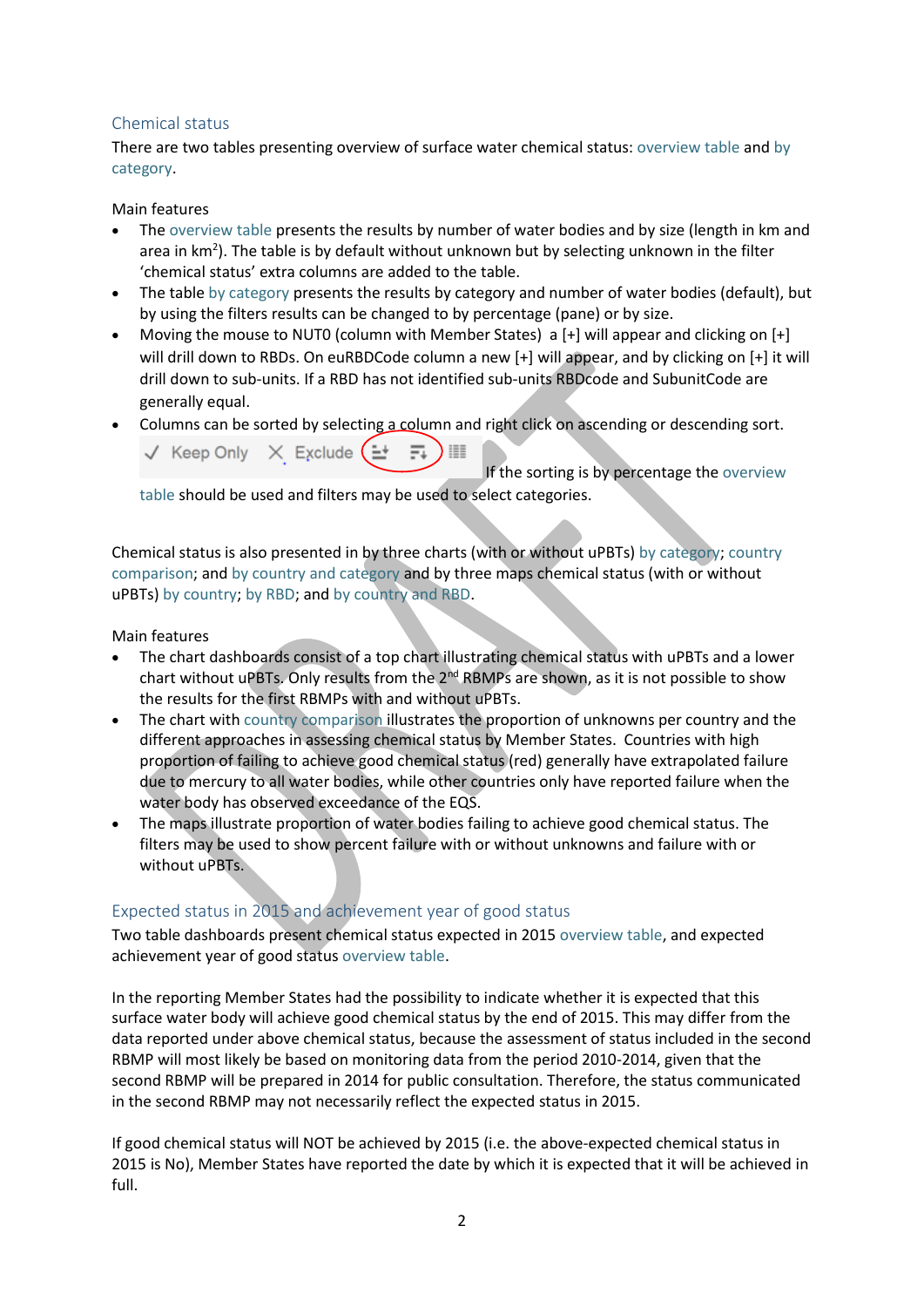Main features

- The results on expected chemical status in 2015 [\(overview table\)](https://tableau.discomap.eea.europa.eu/t/Wateronline/views/WISE_SOW_SWB_ExpectedStatus/SWB_swChemicalStatusExpectedGoodIn2015?:embed=y&:showAppBanner=false&:showShareOptions=true&:display_count=no&:showVizHome=no) differ from the  $2<sup>nd</sup>$  RBMPs chemical status as the 2015 has no unknowns, and there is an overall improvement in good status from 45 % to 51 %. The main explanation of this change is that Member States have generally set the 16 % of water bodies with unknown chemical status to expected good status in 2015.
- The table dashboard on and expected achievement year of good status [\(overview table\)](https://tableau.discomap.eea.europa.eu/t/Wateronline/views/WISE_SOW_SWB_ExpectedStatus/SWB_swChemicalStatusExpectedAchievementDate?:embed=y&:showAppBanner=false&:showShareOptions=true&:display_count=no&:showVizHome=no) present columns with water bodies already in good chemical status (2015), water bodies with less stringent objectives, and the expected achievement date of good chemical status either by the end of the 2<sup>nd</sup> RBMPs (2021), by the end of the 3<sup>rd</sup> RBMPs (2027) or after 2027.
	- o Member States have generally set the 16 % of water bodies with unknown chemical status to expected good status in 2015.
	- $\circ$  One country (Sweden) account for the majority of water bodies with less stringent objectives.
	- o Member States foresee a major improvement in chemical status in the 3<sup>rd</sup> RBMPs, while only a few percent of water bodies are not expected to achieve good chemical status in 2027.

### Chemical status assessment confidence

Member States have with the 2<sup>nd</sup> RBMPs reported the chemical status assessment confidence as either no information, low, medium or high confidence. The criteria used by Member States to assess confidence vary considerably, but general guidance has been: Low = no monitoring data; Medium = limited or insufficiently robust monitoring data for some or all Priority Substances that are discharged in the RBD; High = good data for all Priority Substances that are discharged in the RBD. Results on chemical assessment confidence are only available for the second RBMPs.

One tabular and three chart dashboards present overview of chemical status assessment confidence [overview table](https://tableau.discomap.eea.europa.eu/t/Wateronline/views/WISE_SOW_SWB_ExpectedStatus/SWB_swChemicalAssessmentConfidence?:embed=y&:showAppBanner=false&:showShareOptions=true&:display_count=no&:showVizHome=no) ; charts [by category;](https://tableau.discomap.eea.europa.eu/t/Wateronline/views/WISE_SOW_AssessmentConfidence/SWB_Confidence_Category?:embed=y&:showAppBanner=false&:showShareOptions=true&:display_count=no&:showVizHome=no) [country comparison;](https://tableau.discomap.eea.europa.eu/t/Wateronline/views/WISE_SOW_AssessmentConfidence/SWB_Confidence_Country?:iid=2&:embed=y&:isGuestRedirectFromVizportal=y&:display_count=no&:showVizHome=no) an[d by country and category.](https://tableau.discomap.eea.europa.eu/t/Wateronline/views/WISE_SOW_AssessmentConfidence/SWB_Confidence_Category_Country?:embed=y&:showAppBanner=false&:showShareOptions=true&:display_count=no&:showVizHome=no)

Main features

- The tabular dashboard [\(overview table\)](https://tableau.discomap.eea.europa.eu/t/Wateronline/views/WISE_SOW_SWB_ExpectedStatus/SWB_swChemicalAssessmentConfidence?:embed=y&:showAppBanner=false&:showShareOptions=true&:display_count=no&:showVizHome=no) present overview of number percentage of high, medium, low or unknown chemical status assessment confidence. By using the filters number of water bodies can be changed to size.
- Moving the mouse to NUT0 (column with Member States) a [+] will appear and clicking on [+] will drill down to RBDs.
- The chart dashboards [\(by category;](https://tableau.discomap.eea.europa.eu/t/Wateronline/views/WISE_SOW_AssessmentConfidence/SWB_Confidence_Category?:embed=y&:showAppBanner=false&:showShareOptions=true&:display_count=no&:showVizHome=no) [country comparison;](https://tableau.discomap.eea.europa.eu/t/Wateronline/views/WISE_SOW_AssessmentConfidence/SWB_Confidence_Country?:iid=2&:embed=y&:isGuestRedirectFromVizportal=y&:display_count=no&:showVizHome=no) an[d by country and category\)](https://tableau.discomap.eea.europa.eu/t/Wateronline/views/WISE_SOW_AssessmentConfidence/SWB_Confidence_Category_Country?:embed=y&:showAppBanner=false&:showShareOptions=true&:display_count=no&:showVizHome=no) present bar charts of chemical status assessment confidence (charts at the bottom). By using the filters, different aspects can be illustrated. The country comparison chart illustrates differences in chemical status confidence by Member States.

#### Priority substances and River Basin Specific Pollutants (RBSPs)

Member States have for water bodies failing to achieve good chemical status reported the priority substances causing failure. A water body may have more than one priority substance causing failure.

Member States were asked to indicate if the priority substance is causing failure to achieve good chemical status. According to the WFD 2016 reporting guidance, Member States should have reported chemical status for 2015 using the standards laid out in Directive 2008/105/EC, but some reported it using the stricter standards in the 2013 amendment of the EQS Directive.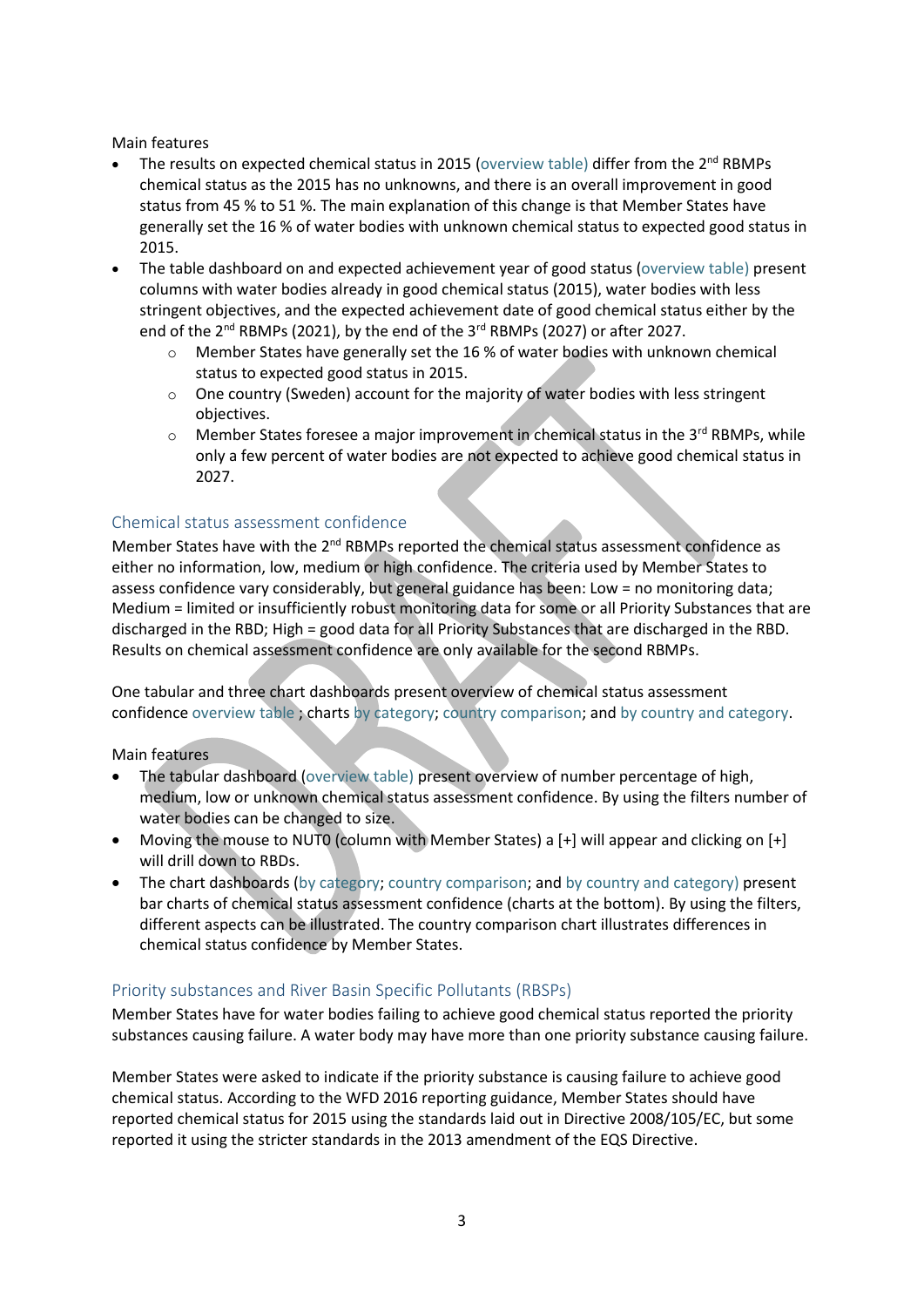Member States have reported whether the Priority Substance improved from poor to good chemical status since the first RBMP. The dashboards have a filter to illustrate the priority substances that have improved in status.

Three table dashboards present results on the priority substances causing failure [table priority](https://tableau.discomap.eea.europa.eu/t/Wateronline/views/WISE_SOW_PrioritySubstance/SWB_SWPrioritySubstance?:embed=y&:showAppBanner=false&:showShareOptions=true&:display_count=no&:showVizHome=no)  [substances by country](https://tableau.discomap.eea.europa.eu/t/Wateronline/views/WISE_SOW_PrioritySubstance/SWB_SWPrioritySubstance?:embed=y&:showAppBanner=false&:showShareOptions=true&:display_count=no&:showVizHome=no) ; [overview table](https://tableau.discomap.eea.europa.eu/t/Wateronline/views/WISE_SOW_PrioritySubstance/SWB_SWPrioritySubstance_Europe?:embed=y&:showAppBanner=false&:showShareOptions=true&:display_count=no&:showVizHome=no) ; causing failure - [improving chemical status](https://tableau.discomap.eea.europa.eu/t/Wateronline/views/WISE_SOW_PrioritySubstance/SWB_SWPrioritySubstance_Europe_G?:embed=y&:showAppBanner=false&:showShareOptions=true&:display_count=no&:showVizHome=no)

Main features

- The main priority substance dashboard [\(table priority substances by country\)](https://tableau.discomap.eea.europa.eu/t/Wateronline/views/WISE_SOW_PrioritySubstance/SWB_SWPrioritySubstance?:embed=y&:showAppBanner=false&:showShareOptions=true&:display_count=no&:showVizHome=no) has on top EU results and below results from Member States. The priority substances are ranked by number of water bodies failing the EQS.
- The percentages are calculated as the proportion of water bodies failing due to the specific priority substance. As a water body may be affected by more than one priority substance the sum of percentage values is greater than 100 %.
- By using the filters different results on priority substances can be shown, for example, by selecting a specific priority substance the results will show the number of water bodies affected in different Member States.
- Selecting a specific Member State will illustrate the priority substances causing failure (select 'yes' in the filter causing failure). The (\*) indicate the discrete number of water bodies (if filter causing failure 'yes' only the water bodies with exceedance of EQS, while if causing failure 'all' (\*) is count of all water bodies.
- The dashboard [overview table](https://tableau.discomap.eea.europa.eu/t/Wateronline/views/WISE_SOW_PrioritySubstance/SWB_SWPrioritySubstance_Europe?:embed=y&:showAppBanner=false&:showShareOptions=true&:display_count=no&:showVizHome=no) presents an EU overview of the priority substances including number of Member States, number of water categories (rivers, lakes, transitional, coastal and territorial waters) and the number and size of water bodies.
- The 'overview table' may similar to above be used to illustrate the priority substance per Member State. If filter causing failure 'yes' only the priority substances causing failure are shown.
- The dashboard causing failure [improving chemical status](https://tableau.discomap.eea.europa.eu/t/Wateronline/views/WISE_SOW_PrioritySubstance/SWB_SWPrioritySubstance_Europe_G?:embed=y&:showAppBanner=false&:showShareOptions=true&:display_count=no&:showVizHome=no) provides an overview of the priority substances. By selecting improving status 'Yes' and Causing failure 'No' results on the priority substances that improved status from  $1<sup>st</sup>$  to  $2<sup>nd</sup>$  RBMPs are presented.
- There are some inconsistencies in the report values, for example, water bodies having good chemical status and priority substances causing failure. Also for some water bodies priority substances have 'yes\* improving status, but are at the same time failing due to the particular priority substance.
- For some surface water bodies in Poland (1 265) and Italy (265), there is no information on the priority substances causing failure.

Similar to priority substances a set of table dashboards have been produced to illustrate the River basin specific pollutants (RBSP) causing failure to achieve good ecological status. The identification of RBSPs in these tables indicate that the RBSP exceed the threshold set for the specific water body. The thresholds may for a specific RBSP may vary between Member States or RBDs (dashboards illustrating the thresholds used will be produced).

- tables [table RBSPs by country](https://tableau.discomap.eea.europa.eu/t/Wateronline/views/WISE_SOW_FailingRBSP/SWB_FailingRBSP?:embed=y&:showAppBanner=false&:showShareOptions=true&:display_count=no&:showVizHome=no) ; [overview table](https://tableau.discomap.eea.europa.eu/t/Wateronline/views/WISE_SOW_FailingRBSP/SWB_FailingRBSP_Europe?:embed=y&:showAppBanner=false&:showShareOptions=true&:display_count=no&:showVizHome=no) ; [other RBSPs](https://tableau.discomap.eea.europa.eu/t/Wateronline/views/WISE_SOW_FailingRBSPOther/SWB_FailingRBSPOther?:embed=y&:showAppBanner=false&:showShareOptions=true&:display_count=no&:showVizHome=no) ; [overview graph](https://tableau.discomap.eea.europa.eu/t/Wateronline/views/WISE_SOW_FailingRBSP/SWB_FailingRBSP_Europe_G?iframeSizedToWindow=true&:embed=y&:showAppBanner=false&:display_count=no&:showVizHome=no)
- The functionality of the RBSP dashboards are similar to the above priority substance dashboards. (*further description may be added later*)
- Selecting a specific Member State will illustrate the RBSP causing failure to achieve good ecological status (there are some water bodies with high or good ecological status or potential and reported RBSPs (59 water bodies)). The (\*) indicate the discrete number of water bodies (if filter River basin specific pollutants (RBSP) without 'none' only the water bodies with exceedance of threshold (EQS), while if filter RBSP including 'none'/'all' (\*) is count of all water bodies. 'none' indicate water bodies without RBSPs failing, this may be due to unknown RBSP status or 'high'/'good' ecological status in relation to RBSPs.